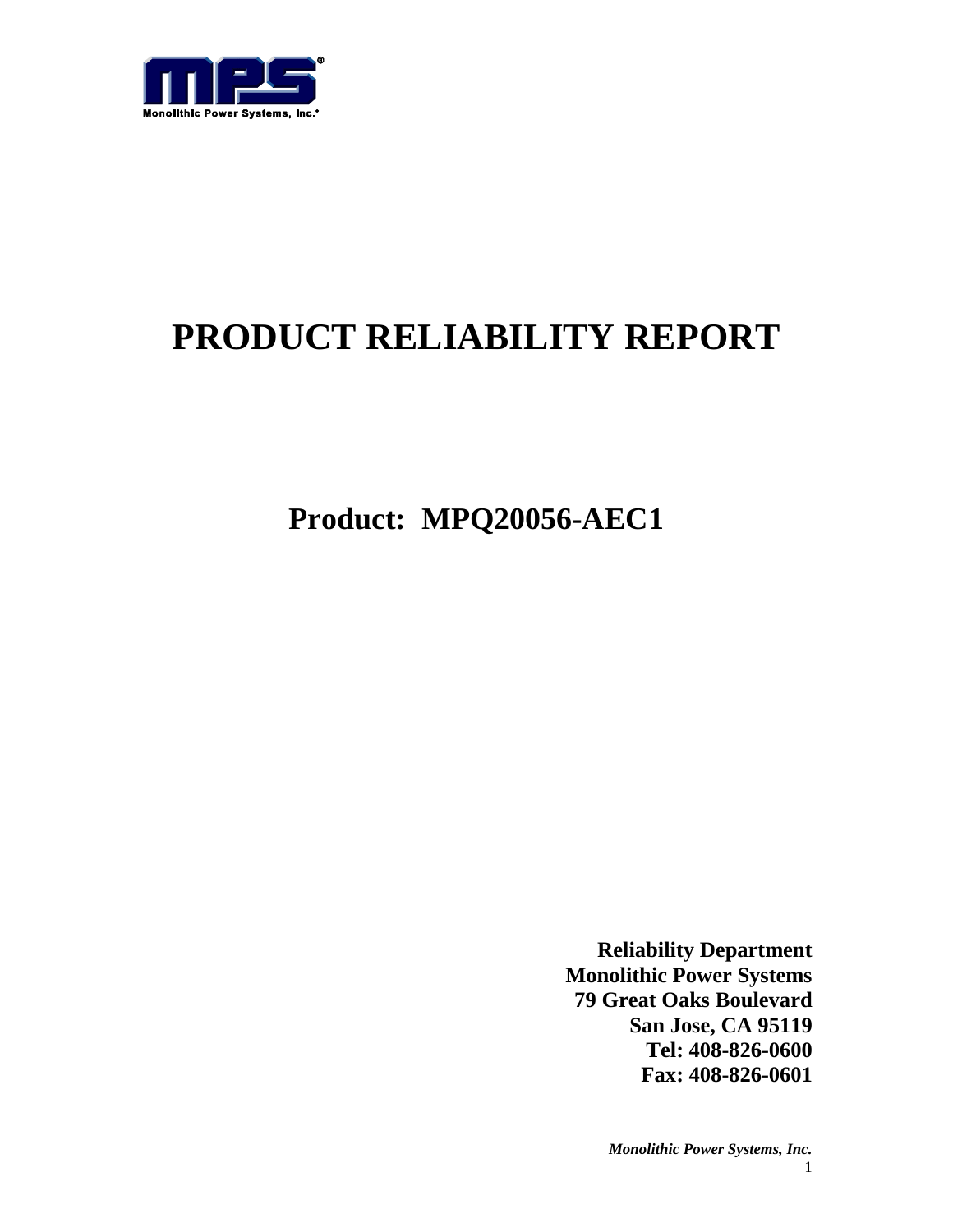

## **1. Device Information**

| Product:            | <b>MPQ20056-AEC1</b> |
|---------------------|----------------------|
| Package:            | QFN2×2-8 and TSOT-5  |
| Process Technology: | <b>BCD</b>           |
| <b>Report Date:</b> | 12/01/2020           |

## **2. Summary of Test Results**

| <b>Test</b>               | #              | <b>Test Condition</b>            | Lot# or          | <b>Test Results</b> | <b>Comment</b>         |
|---------------------------|----------------|----------------------------------|------------------|---------------------|------------------------|
|                           |                |                                  | <b>Date Code</b> | (S.S./Rej)          |                        |
| Preconditioning,          | A1             | J-STD-020                        | 1118             | 308/0               | $QFN2\times2-8, MSL=1$ |
| prior to THB/HAST,        |                | Reflow: $Tp>=260^{\circ}C$ ,     | 1301             | 308/0               | $QFN2\times2-8, MSL=1$ |
| AC/UHST, TC,              |                | $tp$ = 30sec, 3 $\times$ reflows | 1302             | 308/0               | $QFN2\times2-8,MSL=1$  |
| HTSL and PTC              |                |                                  | 1243             | 308/0               | $TSOT-5, MSL=1$        |
|                           |                |                                  | 1250             | 308/0               | $TSOT-5, MSL=1$        |
|                           |                |                                  | 1252             | 308/0               | $TSOT-5, MSL=1$        |
|                           |                |                                  |                  |                     |                        |
| Temperature               | A2             | JESD22-A101,                     | 1118             | 77/0                | QFN2 $\times$ 2-8      |
| <b>Humidity Bias</b>      |                | @85°C/85%RH static               | 1301             | 77/0                | QFN2 $\times$ 2-8      |
| (THB)                     |                | bias at Vinmax for 1000          | 1302             | 77/0                | QFN2 $\times$ 2-8      |
|                           |                | hours or equivalent              | 1243             | 77/0                | TSOT-5                 |
|                           |                |                                  | 1250             | 77/0                | TSOT-5                 |
|                           |                |                                  | 1252             | 77/0                | TSOT-5                 |
|                           |                |                                  |                  |                     |                        |
| <b>Unbiased Autoclave</b> | A <sub>3</sub> | JESD22-A102,                     | 1118             | 77/0                | QFN2 $\times$ 2-8      |
| (AC)                      |                | @121°C/100%RH for                | 1301             | 77/0                | QFN2 $\times$ 2-8      |
|                           |                | 168 hours or equivalent          | 1302             | 77/0                | QFN2 $\times$ 2-8      |
|                           |                |                                  | 1243             | 77/0                | TSOT-5                 |
|                           |                |                                  | 1250             | 77/0                | TSOT-5                 |
|                           |                |                                  | 1252             | 77/0                | TSOT-5                 |
|                           |                |                                  |                  |                     |                        |
| Temperature               | A <sub>4</sub> | JESD22-A104, from -              | 1118             | 77/0                | QFN2 $\times$ 2-8      |
| Cycling (TC)              |                | 65°C to 150°C for 1000           | 1301             | 77/0                | QFN2 $\times$ 2-8      |
|                           |                | cycles or equivalent             | 1302             | 77/0                | QFN2 $\times$ 2-8      |
|                           |                |                                  | 1243             | 77/0                | TSOT-5                 |
|                           |                |                                  | 1250             | 77/0                | TSOT-5                 |
|                           |                |                                  | 1252             | 77/0                | TSOT-5                 |
|                           |                |                                  |                  |                     |                        |
| <b>Power Temperature</b>  | A <sub>5</sub> | JESD22-A105, from -              | FA2X2125         | 45/0                |                        |
| Cycling (PTC)             |                | 40°C to 125°C for 1000           |                  |                     |                        |
|                           |                | cycles.                          |                  |                     |                        |
|                           |                |                                  |                  |                     |                        |

2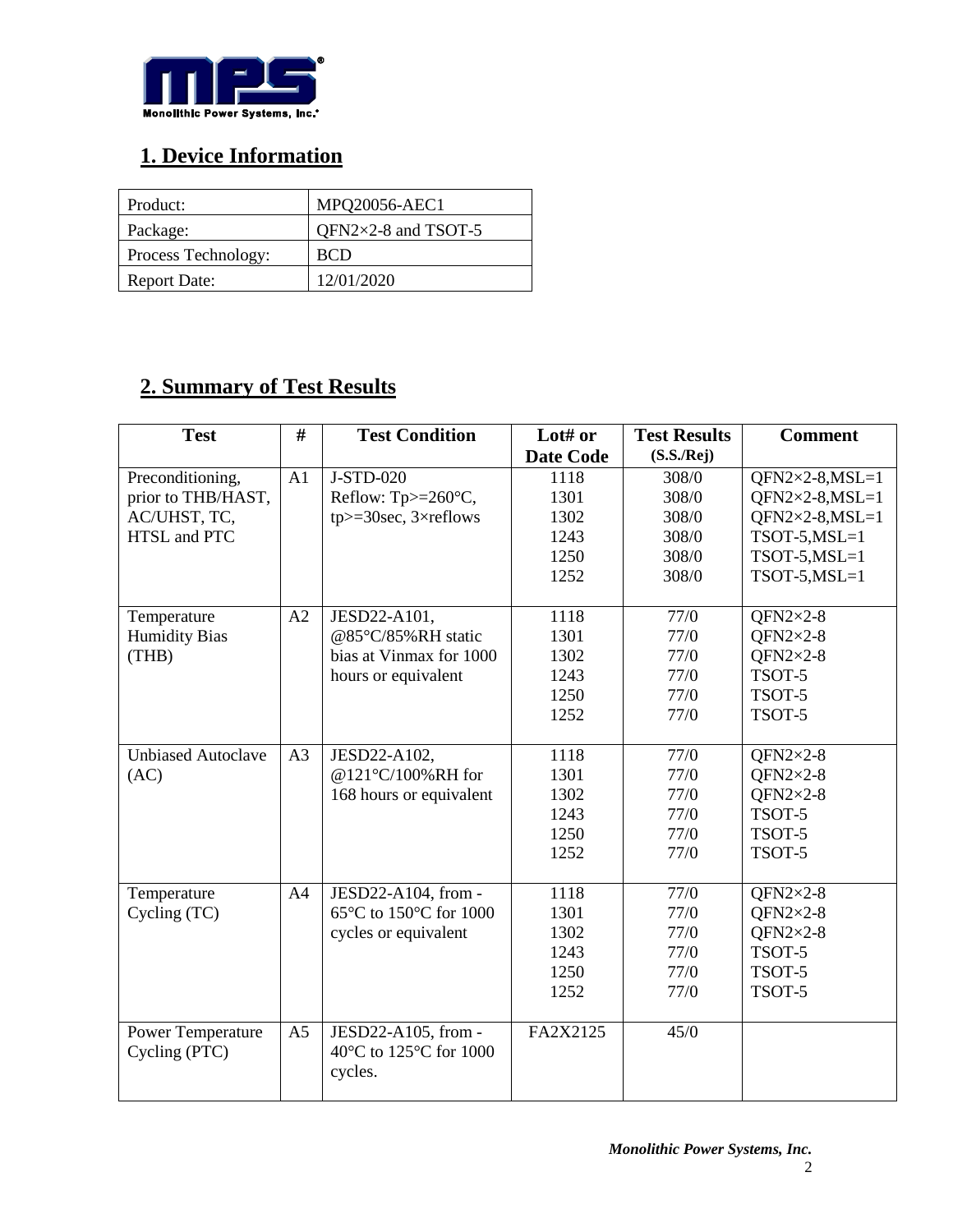

| <b>High Temperature</b> | A6             | JESD22-A103, @150°C               | 1118      | 77/0  | QFN2 $\times$ 2-8          |
|-------------------------|----------------|-----------------------------------|-----------|-------|----------------------------|
| Storage Life (HTSL)     |                | for 1000 hours                    | 1301      | 77/0  | $QFN2\times2-8$            |
|                         |                |                                   | 1302      | 77/0  | $OFN2\times2-8$            |
|                         |                |                                   | 1243      | 77/0  | TSOT-5                     |
|                         |                |                                   | 1250      | 77/0  | TSOT-5                     |
|                         |                |                                   | 1252      | 77/0  | TSOT-5                     |
|                         |                |                                   |           |       |                            |
| <b>High Temperature</b> | B1             | JESD22-A108,                      | FA2X2125  | 77/0  |                            |
| <b>Operating Life</b>   |                | @+125 $\degree$ C for 1000        | FA0Y2623  | 77/0  |                            |
| (HTOL)                  |                | hours or equivalent               | FA2X2125A | 77/0  |                            |
|                         |                |                                   |           |       |                            |
| Early Life Failure      | B2             | AEC-Q100-008, @                   | FA132973  | 800/0 |                            |
| Rate (ELFR)             |                | +125 $\degree$ C for 48 hours, or | FA132973A | 800/0 |                            |
|                         |                | equivalent                        | FA122866  | 800/0 |                            |
|                         |                |                                   |           |       |                            |
| Electrostatic           | E2             | AEC-Q100-002                      | FA2X2125  | 3/0   | $>2000V$                   |
| Discharge Human         |                |                                   |           |       |                            |
| Body Model (HBM)        |                |                                   |           |       |                            |
| Electrostatic           | E <sub>3</sub> | AEC-Q100-011                      | FA2X2125  | 3/0   | $>750V$                    |
| Discharge Charged       |                |                                   |           |       |                            |
| Device Model            |                |                                   |           |       |                            |
| (CDM)                   |                |                                   |           |       |                            |
| Latch-up $(LU)$         | E4             | AEC-Q100-004                      | FA2X2125  | 6/0   | $\rightarrow +/ -100$ mA & |
|                         |                |                                   |           |       | $>1.5$ Vccmax              |
|                         |                |                                   |           |       |                            |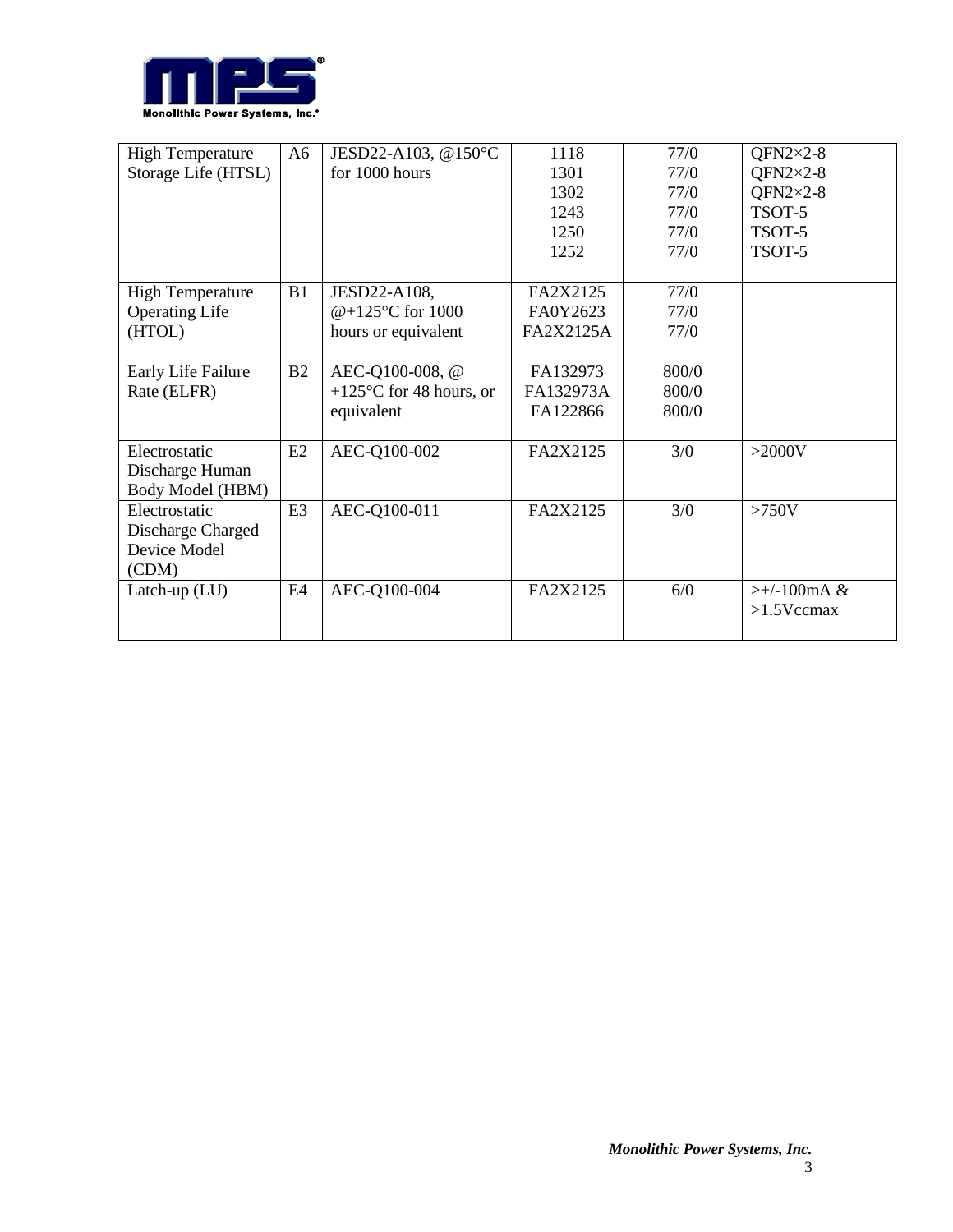

## **3. Failure Rate Calculation**

| Sample Size:                    | 3540                   |
|---------------------------------|------------------------|
| Rejects:                        |                        |
| Activation Energy (eV):         | 0.7                    |
| <b>Equivalent Device Hours:</b> | $2.76\times10^8$ Hours |
| Failure Rate (FIT@60%CL):       | 3.3 FIT                |
| MTBF (years):                   | 34,449 Year            |

#### **Revision / Update History**

| Revision | <b>Reason for Change</b> | Date          | Rel Engineer |
|----------|--------------------------|---------------|--------------|
| 1.0      | Initial release          | May 2013      | Ramon Lei    |
| 2.0      | Update                   | February 2014 | Ramon Lei    |
| 3.0      | Update                   | December 2020 | Ramon Lei    |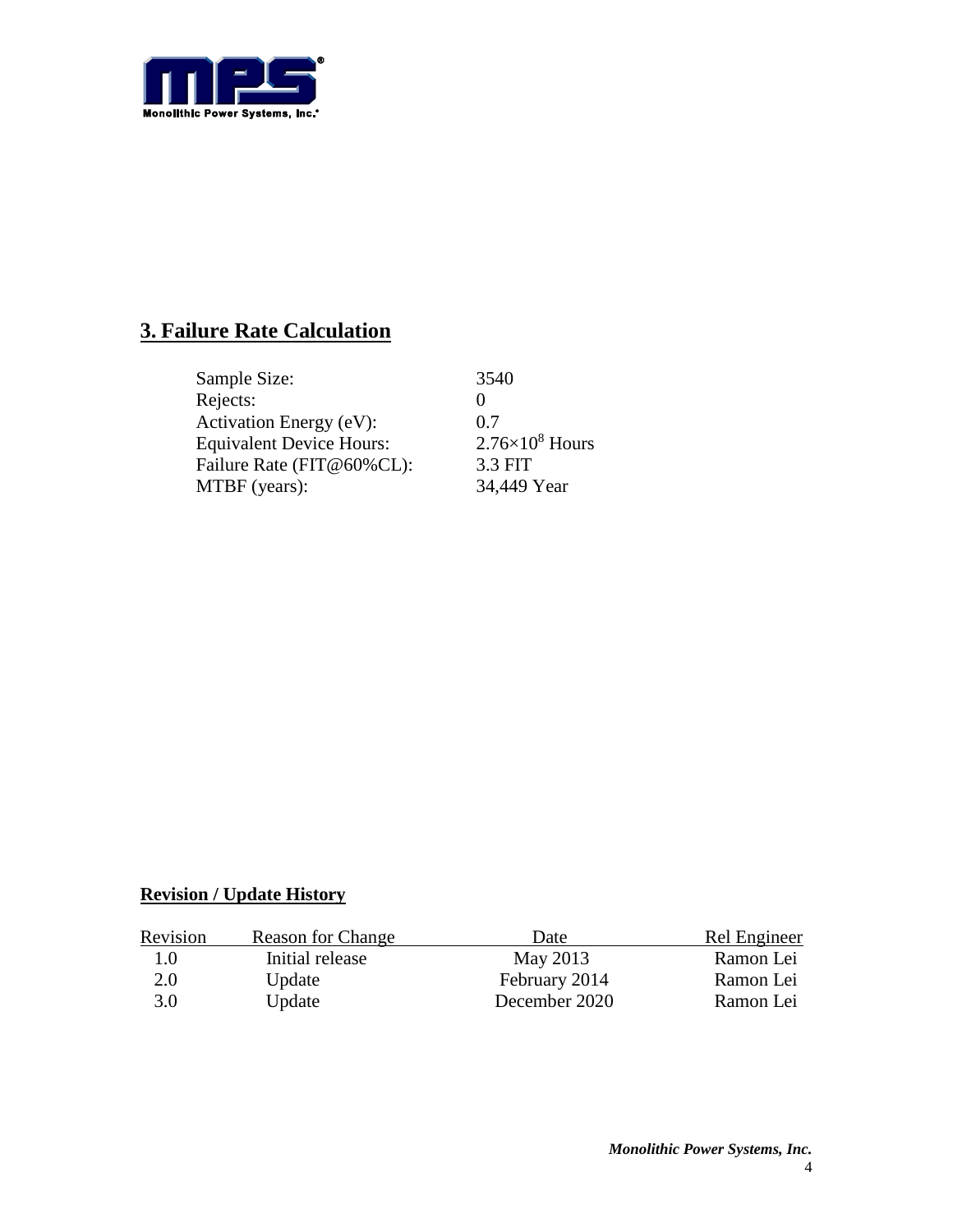

#### **Appendix: Description of Reliability Test and Failure Rate Calculation**

### **High Temperature Operating Life Test**

|                               | <u>High Temperature Operating Life Test</u>                                                             |
|-------------------------------|---------------------------------------------------------------------------------------------------------|
| <b>Purpose:</b>               | This test is a worst-case life test that checks the integrity of the product. The high temperature      |
|                               | testing is use for acceleration of any potential failures over time. The calculation for failure rate   |
|                               | (FIT) using the operating ambient temperature is done using the Arrhenius equation.                     |
| <b>Condition:</b>             | 125°C @ Vinmax                                                                                          |
| Pass Criteria:                | All units must pass the min/max limits of the datasheet.                                                |
|                               |                                                                                                         |
| <b>ESD Test</b>               |                                                                                                         |
| <b>Purpose:</b>               | The purpose of the ESD test is to guarantee that the device can withstand electrostatic voltages        |
|                               | during handling.                                                                                        |
| <b>Condition:</b>             | Human Body Model and Charged Device Model                                                               |
| Pass Criteria:                | ESD Testing on every pin. The device must be fully functional after testing and pass the min/max        |
|                               | limits in the datasheet.                                                                                |
| <b>IC Latch-Up Test</b>       |                                                                                                         |
| <b>Purpose:</b>               | The purpose of this specification is to establish a method for determining IC latch-up                  |
|                               | characteristics and to define latch-up failure criteria. Latch-up characteristics are extremely         |
|                               | important in determining product reliability and minimizing No Trouble Found (NTF) and                  |
|                               | Electrical Overstress (EOS) failures due to latch-up.                                                   |
| <b>Condition:</b>             | Voltage and current injection                                                                           |
| Pass criteria:                | All pins with the exception of "no connect" pins and timing related pins, shall be latch-up tested.     |
|                               |                                                                                                         |
|                               | The device must be fully functional after testing and pass the min/max limits in the datasheet.         |
|                               | <b>Moisture/Reflow Sensitivity Classification for Nonhermetic Solid State Surface Mount Devices</b>     |
| <b>Purpose:</b>               | The purpose of this standard is to identify the classification level of nonhermetic solid state surface |
|                               | mount devices (SMDs) that are sensitive to moisture-induced stress so that they can be properly         |
|                               | packaged, stored, and handled to avoid damage during assembly solder reflow attachment and/or           |
|                               | repair operations.                                                                                      |
| <b>Condition:</b>             | Bake + moisture sock + 3X reflow at $260^{\circ}$ C                                                     |
| Pass criteria:                | All units must pass the min/max limits of the datasheet                                                 |
|                               | <b>Accelerated Moisture Resistance- Unbiased Autoclave</b>                                              |
| <b>Purpose:</b>               | To check the performance of the device in humid environments. This test checks the integrity of the     |
|                               | passivation, poor metal to plastic seal and contamination level during assembly and material            |
|                               |                                                                                                         |
|                               | compatibility.                                                                                          |
| <b>Condition:</b>             | $121^{\circ}C/15$ psig/100% RH (no bias)                                                                |
| Pass Criteria:                | All units must pass min/max limits of the datasheet                                                     |
| <b>Temperature Cycle Test</b> |                                                                                                         |
| <b>Purpose:</b>               | This test is used to evaluate the die attach integrity and bond integrity. This is similar to the       |
|                               | Thermal Shock test, but can generate different failure modes due to the longer dwell time and           |
|                               | gradual temperature change.                                                                             |
| <b>Condition:</b>             | -65 $\mathrm{^{\circ}C}$ to 150 $\mathrm{^{\circ}C}$                                                    |
| Pass Criteria:                | All units must pass min/max limits of the datasheet                                                     |
|                               |                                                                                                         |
|                               | <b>Steady State Temperature Humidity Bias Life Test</b>                                                 |
| <b>Purpose:</b>               | This is to check the performance of the device in humid environments. This test checks the              |
|                               | integrity of the passivation, poor metal to plastic seal and contamination level during assembly and    |
|                               | material compatibility.                                                                                 |
| <b>Condition:</b>             | 85%RH at 85°C with Vin=Vinmax                                                                           |

**Pass Criteria:** All units must pass min/max limits of the datasheet